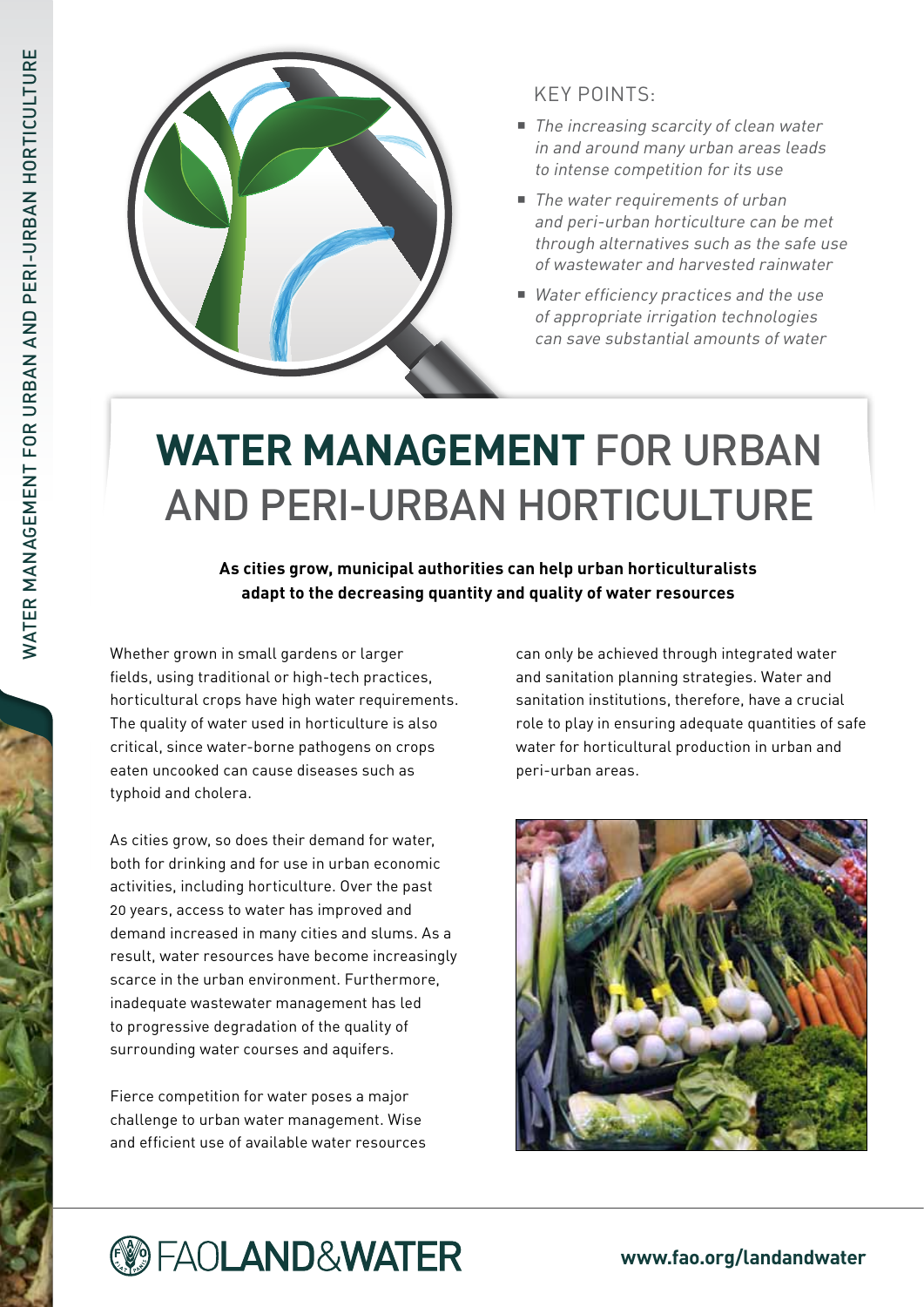#### **Water supply management**

Sustainable alternatives can provide a year-round supply of low-cost water for urban and peri-urban horticulture and, at the same time, minimize competition for domestic and industrial water. The key is to adapt horticultural production to the use of more marginal quality water in order to minimize health risks for producers and consumers.

## $\bigcirc$  Treated or partly treated wastewater



Untreated wastewater is already widely used for growing fresh vegetables in many low-income developing cities. For producers, the use of wastewater makes good economic sense: it is readily available and produce has relatively high value.

When appropriately treated for agricultural re-use, wastewater from domestic sources is safe and can supply most of the nutrients needed to grow fruit trees, vegetables and ornamental plants.

## **O HARVESTED RAIN WATER**

Urban horticulture can also make good use of rain water harvested from roofs: it is low-cost, less polluted than other sources of water in urban areas, and – by reducing growers' dependence on the municipal water supply – reduces competition for drinking water.

Rainwater harvesting also helps to mitigate urban flooding and soil erosion.



#### **Water demand management**

As urbanization accelerates, water demand management – aimed at reducing the quantity and quality of water required to accomplish a specific task – will become probably even more important than supply management. In the event of water shortages, flooding or a decline in the quality of local water supplies, urban horticultural producers can apply various strategies to optimize their

water utilization. Water conservation measures need to consider not only soil and crop types, but behavioural and cultural factors as well. Growers need access to affordable technologies designed to reduce water loss, waste or use – such as irrigation through better control of drainage systems, low pressure drip irrigation systems, hydroponics, mulching and conservation agriculture approaches that minimize soil evaporation.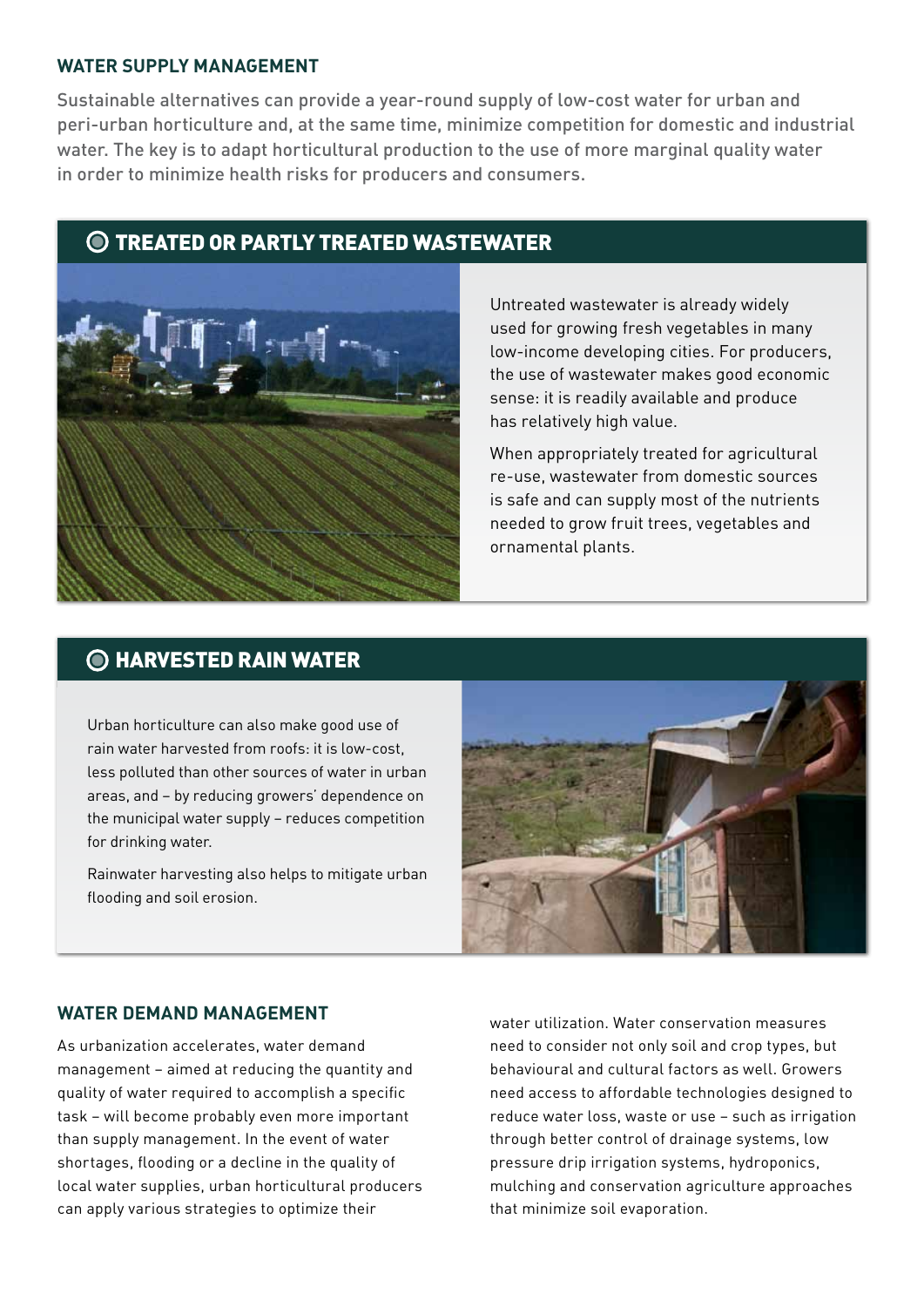

Assistance to improve food security of vulnerable households in Niger - The project aims at improving food security and nutrition of 32, 100 households through agro-pastoral production activities (agriculture and small livestock).

## **Policy considerations: "Two scales of intervention"**

Major constraints facing horticulture in urban environments include growers' lack of physical access to viable water sources, economic barriers to access (such as high water use charges), legal restrictions and regulations, health and safety issues, and the potential for environmental pollution. FAO says two scales of intervention can help secure safe water for horticultural production.

## **Decision makers and urban planners**

Mainstreaming UPH into national and municipal policies, legislation and institutional agendas is the essential first step. It empowers water resources managers – local authorities, and water and sanitation operators – to integrate urban horticulture in water planning, design and legislation, in line with WHO/FAO/UNEP guidelines for safe wastewater use.

There is an urgent need to increase public awareness of wastewater reuse, both to minimize health risks in

food production and consumption, and to overcome strong cultural and psychological taboos. Action is also needed to convince water and industry ministries, local governments, water and sanitation operators and citizens of the need to switch from a "linear" to a "circular" approach to water use, aimed at optimizing the "wealth of waste". That can be achieved by:

- **Promoting decentralized sanitation systems,** such as waste stabilization ponds.
- Transforming wastewater into resources for horticulture production (e.g. irrigation water and fertilizer).
- Increasing the availability of freshwater for domestic purposes by using wastewater for irrigation.
- $\blacksquare$  Improving the quality of the urban environment by creating horticulture "green belts" and reducing pollution.
- **Improving irrigation and fertilization techniques** using conservation agriculture.